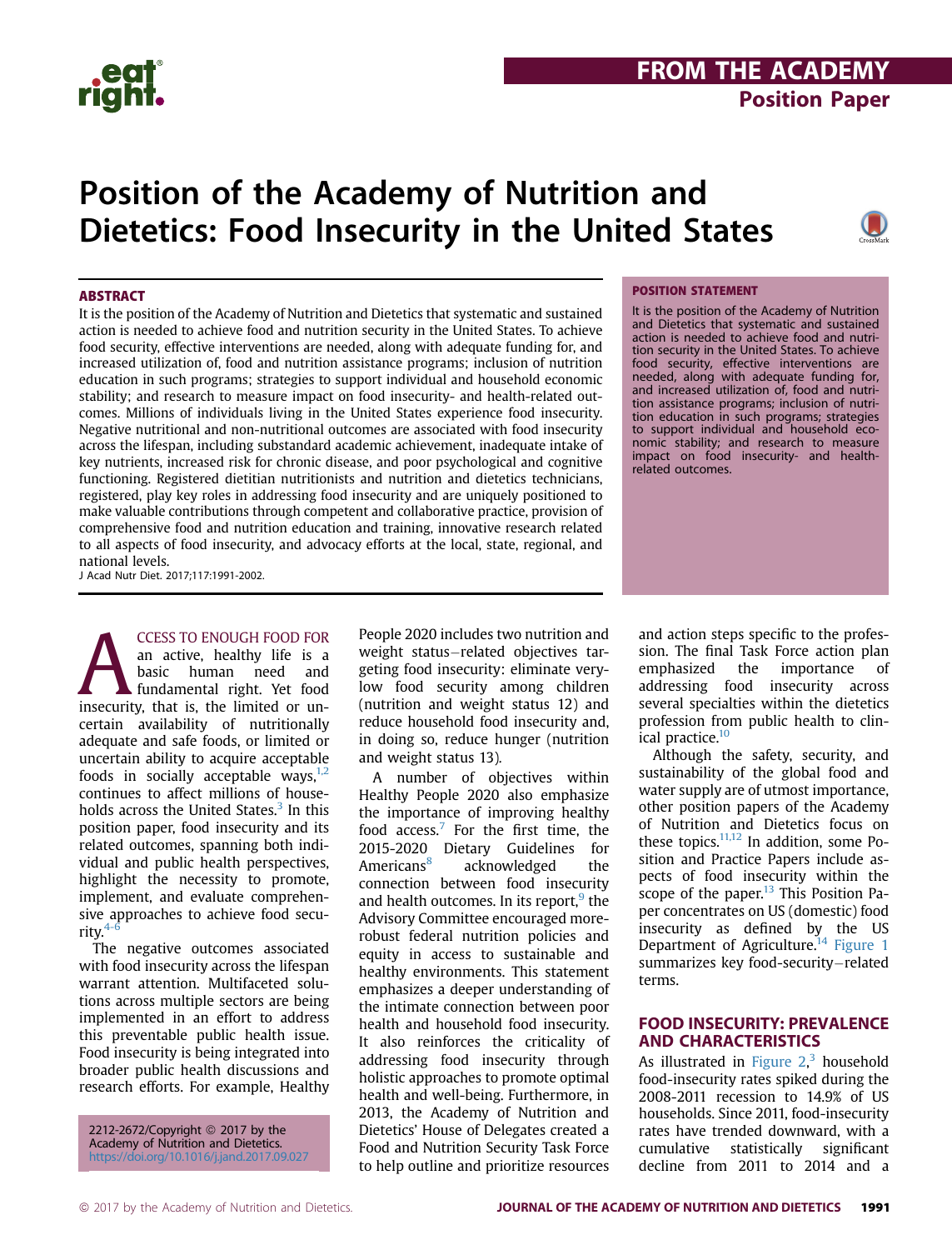| <b>Definitions</b>                                                                                                                                                                                   |
|------------------------------------------------------------------------------------------------------------------------------------------------------------------------------------------------------|
| Food security $1,14$                                                                                                                                                                                 |
| Food security for a household means access by all members at all times to enough food for an active, healthy life. Food<br>security includes at a minimum:                                           |
| The ready availability of nutritionally adequate and safe foods.                                                                                                                                     |
| Assured ability to acquire acceptable foods in socially acceptable ways (that is, without resorting to emergency food<br>٠<br>supplies, scavenging, stealing, or other coping strategies).           |
| Food insecurity <sup>1</sup>                                                                                                                                                                         |
| Food insecurity is the limited or uncertain availability of nutritionally adequate and safe foods or limited or uncertain ability<br>to acquire acceptable foods in socially acceptable ways.        |
| US Department of Agriculture Food Security Classifications <sup>14</sup>                                                                                                                             |
| <b>Food security</b>                                                                                                                                                                                 |
| High food security: No reported indications of food-access problems or limitations.                                                                                                                  |
| Marginal food security: One or two reported indications, typically of anxiety over food sufficiency or shortage of food in the<br>house. Little or no indication of changes in diets or food intake. |
| <b>Food insecurity</b>                                                                                                                                                                               |
| Low food security: Reports of reduced quality, variety, or desirability of diet. Little or no indication of reduced food intake.                                                                     |
| Very-low food security: Reports of multiple indications of disrupted eating patterns and reduced food intake.                                                                                        |
| Figure 1. Fand convictive political definitions and closedfrontinum                                                                                                                                  |

**Figure 1.** Food-security–related definitions and classifications.

statistically significant decline from 2014 to 2015. In 2016, 12.3% of all US households (15.6 million households) experienced food insecurity sometime during the year. Of these households,

7.4% (9.4 million households) experienced low food security and 4.9% (6.1 million households) experienced verylow food security. Resources to access food-security estimates and trends in

#### Trends in prevalence rates of food insecurity and very low food security in U.S. households, 1995-2016



Note: Prevalence rates for 1996 and 1997 were adjusted for the estimated effects of differences in data collection screening protocols used in those years.

Source: USDA, Economic Research Service, using data from Current Population Survey Food Security Supplement.

**Figure 2.** Food-insecurity prevalence trends in the United States.<sup>3</sup> USDA=US Department of Agriculture.

the United States at the national, state, and county levels, as well as related information, are summarized in Figure 3.

Consistent with previous US estimates, the 2016 data indicate that households struggling with poverty experience food insecurity at greater rates than other households. $3$  In fact, those with incomes below the incometo-poverty ratio  $(<1.00)$  were three times more likely to be food insecure  $(<1.00, 38.3%$  of households;  $<1.30,$ 35.7% of households; and <1.85, 31.6% of households), than the national average (12.3%). Income alone, however, is not the sole factor that contributes to household food insecurity. Characteristics of those who experience food insecurity at rates greater than the national average include households with children (16.5%); households with children and headed by a single female (31.6%) or single male (21.7%); households headed by a black non-Hispanic (22.5%) or Hispanic individual (18.5%); and households located in metropolitan (principal cities) areas (14.2%) or nonmetropolitan (rural) areas  $(15.0\%)$ <sup>3</sup>

Although food insecurity remains a concern for many older adults (65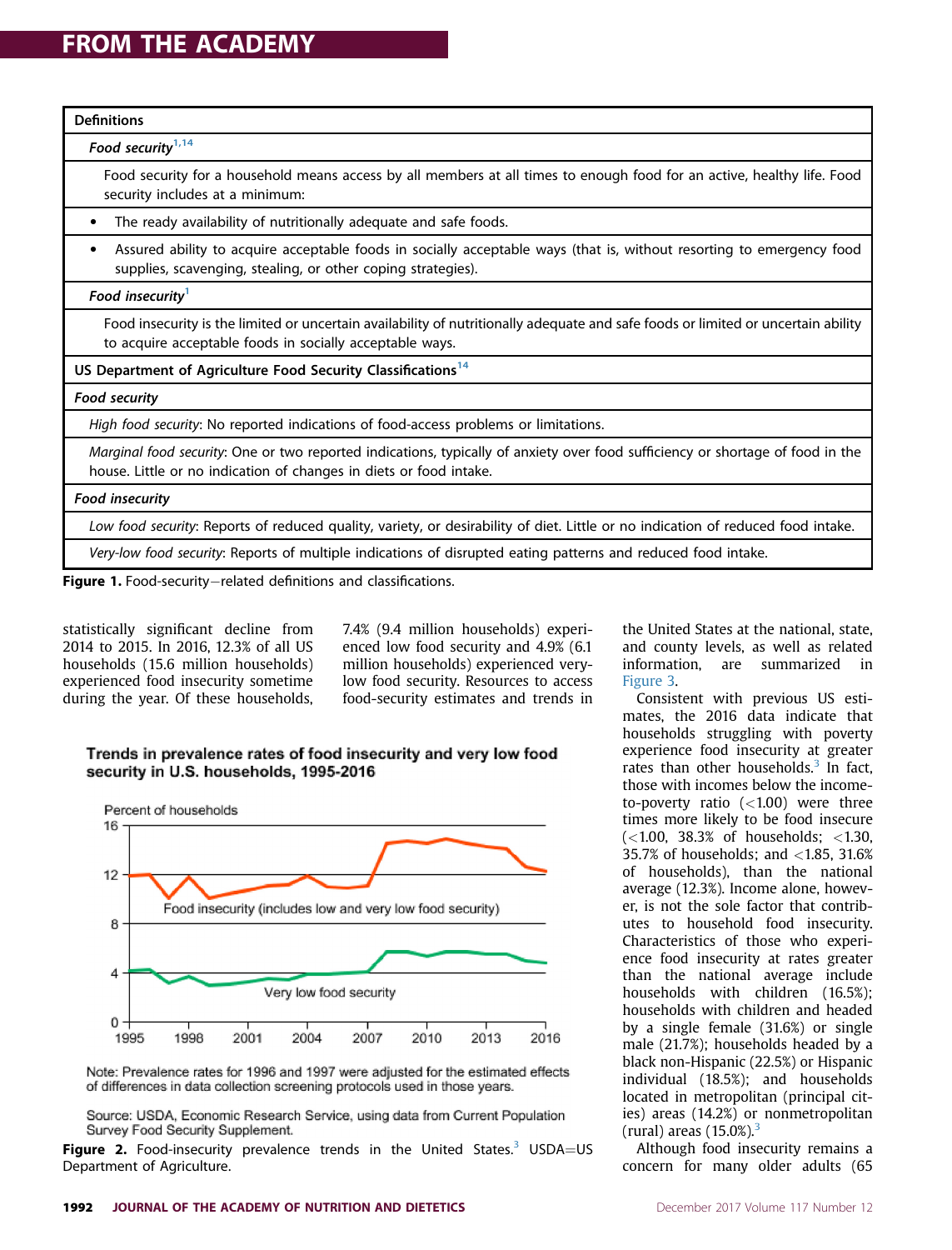years and older), their rates of household food insecurity (7.8% of households with an older adult; 8.9% of households with an older adult living alone) are lower than the national average. $3$  For seniors living with food insecurity, it is vital to recognize their unique health and social needs and implement targeted programs tailored to this vulnerable population.<sup>15,16</sup>

Additional insight into food insecurity in the United States is gained from scientific research and studies conducted by organizations that examine segments of the population at risk for, or experiencing, food insecurity. The Feeding America network of food banks and hunger-relief programs, which serves more than 46 million people annually, conducted the 2014 Hunger in America study.<sup>17</sup> Of the 60,000 network client households surveyed, 85% self-identified as food insecure. Of those served by the Feeding America network, 43% selfidentified as white, 26% as African American, and 20% as Latino. Overall, this represents 1 in 7 people in the United States, including 1 in 4 African Americans, 1 in 6 Latinos, and 1 in 10 white non-Hispanics in the United States.<sup>17</sup>

The US Conference of Mayors Report on Hunger and Homelessness<sup>18</sup> encompassed 32 American cities in 24 states and documented the characteristics of those requesting food assistance to be families (63%), employed (51%), elderly (18%), and the homeless  $(8\%)$ <sup>18</sup> Almost 14% of the demand for emergency food assistance was unmet across the survey cities.<sup>18</sup> With chronically high poverty rates predicted to remain elevated.<sup>19</sup> it is critical to identify the complex household circumstances that contribute to food insecurity, and implement immediate, sustained, and holistic approaches to achieve food security.

US households experiencing food insecurity are uncertain of having, or unable to acquire, enough food to meet the needs of all household members because of insufficient resources or other barriers to obtaining adequate food.<sup>3</sup> Low and very-low household food security are characterized by varying attributes, as summarized in Figure 1. Food insecurity remains distinct from hunger, which is a physiological response leading to physical discomfort associated with a lack of food. $14$  This distinction is important because many coping strategies employed by food-insecure households to avoid the physical sensation of hunger can have both short- and longterm health implications.

Food insecurity is often an episodic, recurrent phenomenon. On average, a household remains food insecure for 7 months out of the year.<sup>20</sup> This results in times of the month and years when food is more readily available and accessible than others. Food availability is often unpredictable and cyclical for high-risk households, and this food instability is a distinct and understudied aspect of food insecurity that underlies many of the coping strategies observed in food-insecure households.<sup>21</sup> Regardless of cause, individuals and households experiencing food insecurity often deploy coping strategies, such as seeking calorically dense and satiating foods that are often nutritionally inadequate, which can limit dietary variety or promote overeating when food is available. $21$  The subsequent risk factors and adaptive behaviors observed among many people struggling with food insecurity explain some of the associated health outcomes discussed here.

## FOOD INSECURITY: POTENTIAL

Household food insecurity often stems from limited resources. As such, poverty, underemployment or unemployment, and high housing costs are strongly associated with food insecurity. $18$  The literature also demonstrates that food insecurity is often triggered by inflation, food prices, or a specific event that stresses the household budget, such as losing a job or benefits (including Supplemental Nutrition Assistance Program [SNAP]), or gaining a household resident. $22,23$  Tuttle and Beatty<sup>24</sup> underscored the vulnerability of low-income households to food insecurity on expected increases in gasoline, natural gas, and electricity prices. A rise in price increases the probability of household food insecurity, and a decrease in prices lowers the probability. $24$  Food-insecure households must make difficult tradeoffs, such as choosing between buying food and buying or paying for other items or needs, including medication,<sup>25,26</sup> housing, $27$  and utilities. $28,29$  Of those

relying on the Feeding America network, 69% report competing demands between paying for food and utilities, 66% between food and medicine/medical bills, and 31% between food and education.<sup>17</sup>

Many strategies are used by households experiencing food insecurity to obtain sufficient food resources. These include, but are not limited to, participating in federal food and nutrition assistance programs, obtaining food from charitable or emergency feeding systems (food pantries, soup kitchens, and shelters), gardening fruits and vegetables for home use, hunting/fishing for household food, receiving aid from family and friends, and purchasing lessexpensive foods.<sup>17</sup>

### FOOD INSECURITY:<br>NUTRITIONAL AND HEALTH **OUTCOMES AND ASSOCIATIONS ACROSS THE LIFESPAN**

Food insecurity is a high priority for public health stakeholders, given its negative impact from both public health and economic perspectives.<sup>30</sup> Documented outcomes include physical impairments related to insufficient or inadequate dietary intakes, psychological issues related to a lack of consistent and adequate food access, and sociofamilial disturbances.<sup>23</sup> Across the lifespan, food insecurity often results in disrupted eating patterns that can lead to suboptimal nutritional status.27,30-34 These changes in dietary consumption contribute to negative physical and mental outcomes and an increased risk for disease. These nutrition-related health outcomes will be explained in detail in the sections that follow and are grouped according to lifespan.

#### Food Insecurity and Dietary Intake

Overall, the literature demonstrates that individuals residing in foodinsecure households often follow dietary patterns that are inadequate in specific foods and nutrients. These nutritional inadequacies may contribute to malnutrition and increased risk of poor health, chronic disease, and other outcomes. $33,35$  One explanation for variations in consumption between food-secure and food-insecure households may be linked to food expenditures. In 2016,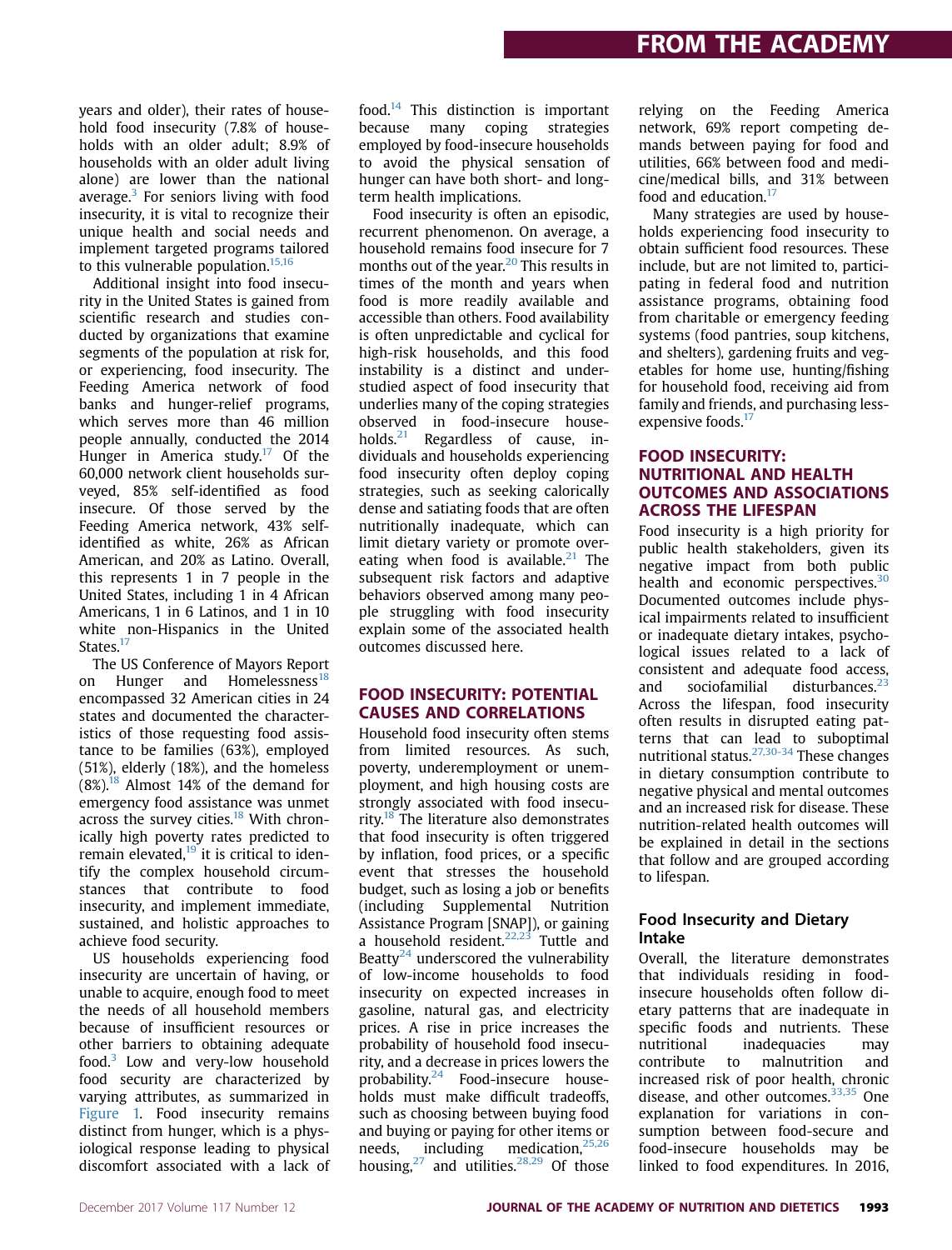| Program                                                                                                                                                                                                                                                                                            | Website                                                                              |
|----------------------------------------------------------------------------------------------------------------------------------------------------------------------------------------------------------------------------------------------------------------------------------------------------|--------------------------------------------------------------------------------------|
| Resources for food security estimates and trends                                                                                                                                                                                                                                                   |                                                                                      |
| Food Security in the United States                                                                                                                                                                                                                                                                 | www.ers.usda.gov/topics/food-nutrition-assistance/<br>food-security-in-the-us.aspx   |
| USDA <sup>a</sup> Food Atlas                                                                                                                                                                                                                                                                       | www.ers.usda.gov/data-products/food-environment-<br>atlas.aspx                       |
| Feeding America-Map the Meal Gap                                                                                                                                                                                                                                                                   | http://map.feedingamerica.org                                                        |
| Federal nutrition assistance programs                                                                                                                                                                                                                                                              |                                                                                      |
| <b>Child Nutrition Programs</b><br>Child and Adult Care Food Program<br>Fresh Fruit and Vegetable Program<br>National School Lunch Program<br>School Breakfast Program<br>Special Milk Program<br>Summer Foodservice Program                                                                       | www.fns.usda.gov/school-meals/child-nutrition-<br>programs                           |
| Food Distribution Programs<br>Child Nutrition USDA Foods Program<br>Commodity Supplemental Food Program<br>Department of Defense Fresh Fruit and<br>Vegetable Program<br>Food Distribution Program on Indian Reservations<br>The Emergency Food Assistance Program<br><b>USDA Foods Processing</b> | www.fns.usda.gov/fdd/food-distribution-programs                                      |
| Supplemental Nutrition Assistance Program (SNAP)                                                                                                                                                                                                                                                   | www.fns.usda.gov/snap/supplemental-nutrition-<br>assistance-program-snap             |
| <b>SNAP Nutrition Education</b>                                                                                                                                                                                                                                                                    | www.fns.usda.gov/snap/nutrition-education                                            |
| The Special Supplemental Nutrition Program for<br>Women, Infants, and Children (WIC)                                                                                                                                                                                                               | www.fns.usda.gov/wic/women-infants-and-<br>children-wic                              |
| WIC Farmers Market Nutrition Program                                                                                                                                                                                                                                                               | www.fns.usda.gov/fmnp/wic-farmers-market-nutrition-<br>program-fmnp                  |
| Senior Farmers Market Nutrition Program                                                                                                                                                                                                                                                            | www.fns.usda.gov/sfmnp/senior-farmers-market-<br>nutrition-program-sfmnp             |
| Other federally funded programs and helpful sites                                                                                                                                                                                                                                                  |                                                                                      |
| Expanded Food and Nutrition Education Program                                                                                                                                                                                                                                                      | http://nifa.usda.gov/program/expanded-food-and-<br>nutrition-education-program-efnep |
| Farm-to-School                                                                                                                                                                                                                                                                                     | www.fns.usda.gov/farmtoschool/farm-school                                            |
| Community-based programs and other<br>organizations/resources                                                                                                                                                                                                                                      |                                                                                      |
| <b>Congressional Hunger Center</b>                                                                                                                                                                                                                                                                 | www.hungercenter.org                                                                 |
| Feeding America                                                                                                                                                                                                                                                                                    | www.feedingamerica.org, www.HungerandHealth.<br>feedingamerica.org                   |
| Food Recovery (A Citizen's Guide to Food Recovery)                                                                                                                                                                                                                                                 | www.usda.gov/news/pubs/gleaning/content.htm                                          |
|                                                                                                                                                                                                                                                                                                    | (continued on next page)                                                             |

Figure 3. Resources to access food-security estimates and trends in the United States at the national, state, and county levels, as well as selected food-security-related resources, programs, and organizations.

Į,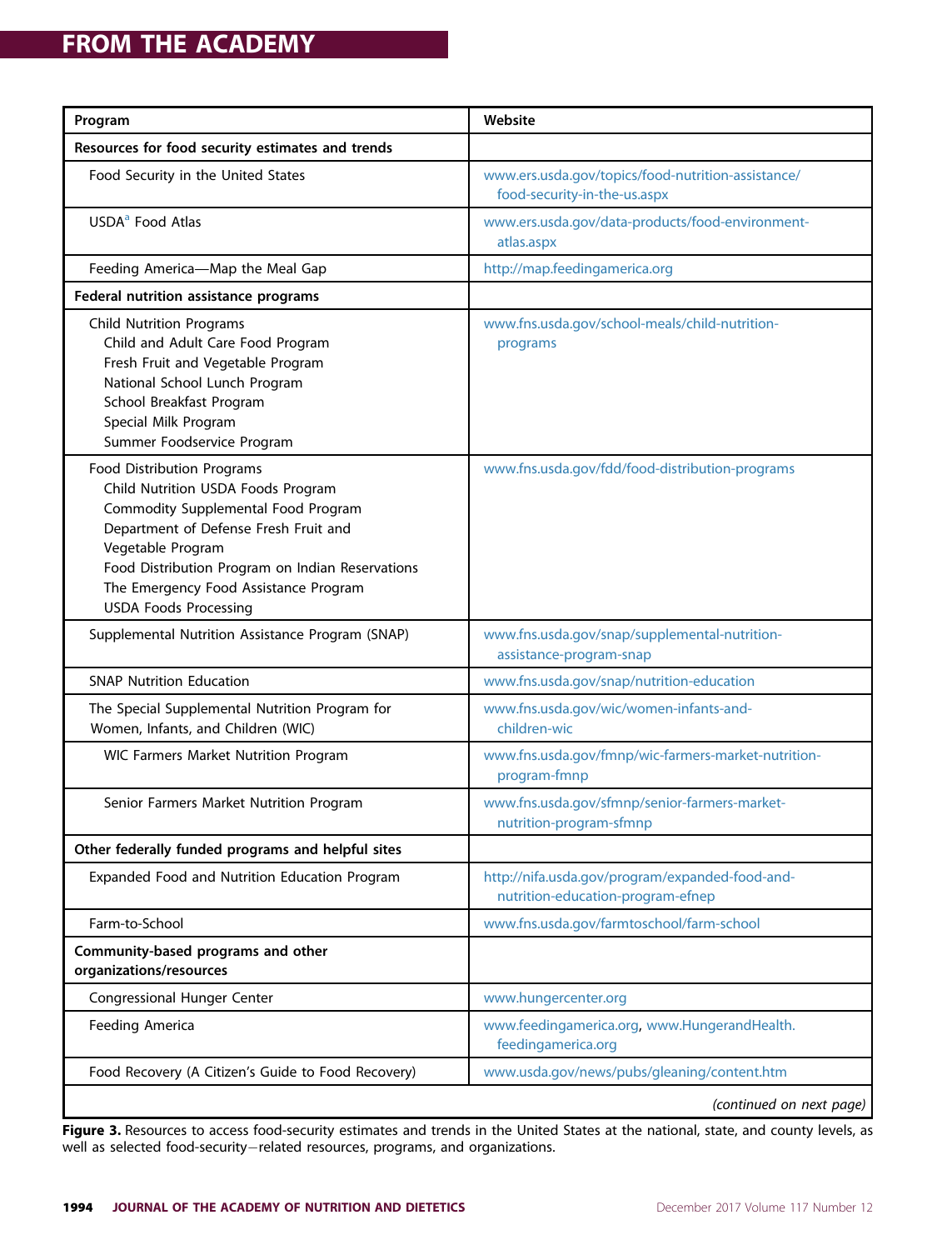| Program                                         | Website                         |
|-------------------------------------------------|---------------------------------|
| Food Research and Action Center                 | www.frac.org                    |
| Mazon: A Jewish Response to Hunger              | www.mazon.org                   |
| Meals on Wheels Association of America          | www.mowaa.org/Page.aspx?pid=183 |
| Share Our Strength                              | www.strength.org                |
| WHY (World Hunger Year)                         | www.whyhunger.org               |
| <sup>a</sup> USDA=US Department of Agriculture. |                                 |

Figure 3. (continued) Resources to access food-security estimates and trends in the United States at the national, state, and county levels, as well as selected food-security-related resources, programs, and organizations.

the typical US household spent \$50 per person on food weekly, with a median food-secure household spending 29% more on food than the median foodinsecure household. $3$  Furthermore, nearly 80% of recipients of charitable food programs reported purchasing unhealthy, less-expensive food as a strategy to stretch their food budget. Not surprisingly, people utilizing charitable food sources indicated that fruits, vegetables, lean proteins, and dairy were the most desirable items, foods that are often inaccessible, in terms of both availability and affordability for many people living with food insecurity.<sup>17</sup>

#### Child/Adolescent Health- and Development-Related Outcomes

Although children are typically protected from very-low food security in the United States, food insecurity and subsequent nutritional inadequacy is associated with lower overall dietary quality in children, especially older children.<sup>36</sup> Food insecurity has been associated with decreased consumption of vegetables, particularly nutrient-rich, dark green vegetables, among US children.<sup>37</sup> In contrast, Lorson and colleagues,  $38$  reported that, although total fruit and vegetable intakes of all US children were below recommended levels, intake did not vary among children from fully food-secure, marginally food-secure, low food-secure, and very-low foodsecure households. At the same time, compared with their foodsecure counterparts, the proportion of french fries consumed by children and adolescents living in foodinsecure households accounted for a greater proportion of total vegetable intake.<sup>38</sup>

Widome and colleagues $39$  examined diet quality and food insecurity among middle and high school youth. Compared with youth living in foodsecure households, youth living in food-insecure households consumed a greater percentage of calories from fat, ate fewer family meals and breakfasts, had less food availability at home, and perceived greater barriers to consuming a healthful diet.<sup>39</sup> Low dietary iron (in young children and adolescents) and low fruit intakes were also associated with food insecurity. $33$ 

Gundersen and Kreider<sup>30</sup> reported that children living in food-insecure households had a greater risk for a myriad of health and related problems, including poor overall health, mental health and psychosocial issues, frequent stomach and headaches, more hospital admissions, and higher rates of iron deficiency, and they exhibited poorer developmental outcomes, including learning readiness. Furthermore, the authors suggested that previous studies may underestimate the negative causal impacts of food insecurity on health, due to, among others, the mismeasurement of household food insecurity. Chronic health conditions and behaviors, including anemia and asthma; childhood aggression; anxiety and depression; hyperactivity<sup>40,41</sup>; dental caries<sup>42</sup>; fracture risk (among males) $43$ ; and reduced physical activity,<sup>44</sup> have all been associated with food insecurity.

The literature remains inconsistent related to food insecurity and increased risk for childhood/adolescent overweight and obesity.<sup>45-49</sup> Nguyen and colleagues $48$  reported that, in a nationally representative sample of children 9 to 17 years of age, body mass index was not significantly different among household food-security

groups. Yet, the relationship differed by participation in nutrition assistance programs (SNAP, National School Lunch), reinforcing the need for additional research.

In addition to chronic health conditions suffered by children living in food-insecure households, these children are also more likely to implement coping strategies that can increase their risk for chronic disease extending into adulthood. This includes erratic dietary patterns when food becomes available, such as binging eating and food hoarding.<sup>50</sup>

#### Adult and Older Adult Chronic Disease Risk, Disease Management, and Environmental Contributors/Outcomes

Adults. Food insecurity among adults is associated with inadequate intakes of vitamin A and B-6, in addition to inadequate intake of vegetables, fruits, and dairy.<sup>33</sup> Poor nutrition outcomes were also documented in nationally representative samples of foodinsecure adults and older adults. $35,51$ Still other studies have focused on<br>SNAP participants.<sup>52,53</sup> When  $participants.52,53$  When compared with income-eligible non-SNAP participants, SNAP participants consumed more sugar-sweetened beverages and empty calories.<sup>53</sup> Overall, SNAP participants had lower diet quality for many components, yet reported consuming less saturated fat and sodium.<sup>52</sup>

Among US adults, energy intakes did not differ between food-secure and food-insecure adults. Rather, meal and snack behaviors differed, with foodinsecure adults consuming fewer, but larger, meals and more snacks. This eating behavior may have compensated for the reduced meal frequency.<sup>54</sup>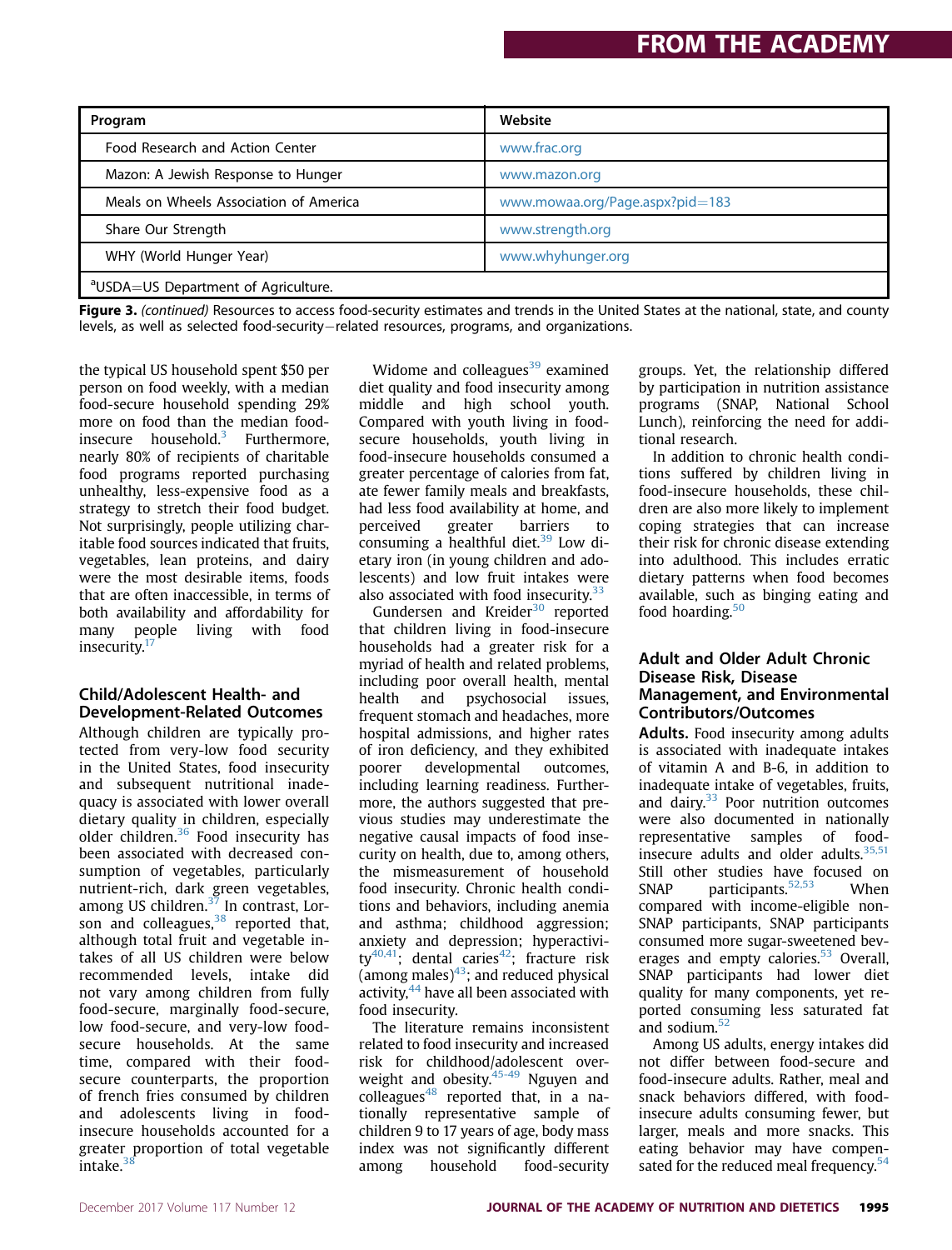#### Education and Practice

- Incorporate food-security-related concepts and experiential learning into dietetics education programs using creative pedagogy.
- Promote and encourage students to participate in education programs that have a food insecurity/food bank supervised practice experience and/or concentration.
- Learn about food insecurity and its consequences on individuals, households, and communities.
- Conduct screening and measure food security status in all settings. Screen clients for food insecurity using a screening tool, such as the following validated 2-item screener by Hager and colleagues, ${}^{82}$  and refer clients to appropriate health care and community-based resources:
	- 1. Within the past 12 months we worried whether our food would run out before we got money to buy more. (Response choices: sometimes, never, always)
	- 2. Within the past 12 months the food we bought just didn't last and we didn't have money to get more. (Response choices: sometimes, never, always)
- Communicate food-insecurity-related information to other professionals, legislators, policy makers, and community members to increase awareness of food insecurity and its outcomes.
- Provide appropriate nutrition care by obtaining/considering food access- and availability-related information during assessments.
- Understand the culture of the local community to further assist in determining appropriate questions and/or information to include about food and nutrition security during the nutritional care process. Information to gather may include:
	- $\circ$  factors such as food and beverage intake (amount/variety/quality);
	- $\circ$  food planning and purchasing abilities and limitations, including availability of transportation;
	- $\circ$  food acquisition practices, including gardening, farming, gleaning, hunting/fishing, and/or begging, borrowing, scavenging, or stealing food;
	- $\circ$  cultural food habits;
	- $\circ$  preparation abilities and limitations, including availability of appliances and utilities;
	- o food-safety practices;
	- $\circ$  federal and community food and nutrition assistance program utilization;
	- $\circ$  information related to building and utilizing social networks;
	- $\circ$  anthropometric measurements, including growth pattern and/or weight changes; and
	- $\circ$  nutrition education needs regarding meal planning, purchasing, and preparation, label reading, and food safety.
- Realize that food insecurity may make purchasing food difficult for the patient, thus preventing compliance to a prescribed diet.
- Implement strategies to decrease food loss and waste throughout the food system, from producer to consumer. 83,84
- Partner with other professionals to alleviate food insecurity (eg, pediatricians, physicians, and other health care professionals across specialty areas; public health professionals; school/child nutrition professionals; urban planners; and others).
- Network with organizations and stakeholders addressing food insecurity within the community. Examples include food and nutrition assistance programs, emergency food and meal programs, food recovery groups, farmers' markets, community-supported agriculture farms, community gardens, anti-hunger advocacy organizations, and food cooperatives.
- Educate eligible clients on the availability and benefits of federal and non-federal resources available in the community and make referrals or recommend participation.
- Develop innovative interventions and programs that provide nutrition education, training, and research to improve the food security of individuals, households, and communities.
- Create initiatives highlighting the benefits of local, seasonal, and sustainably grown foods, focusing on the development of effective household management strategies and food preparation, and creating food-based projects that foster economic development.

(continued on next page)

Figure 4. Contributions that registered dietitian nutritionists and nutrition and dietetics technicians, registered, can make to improve food security in the United States.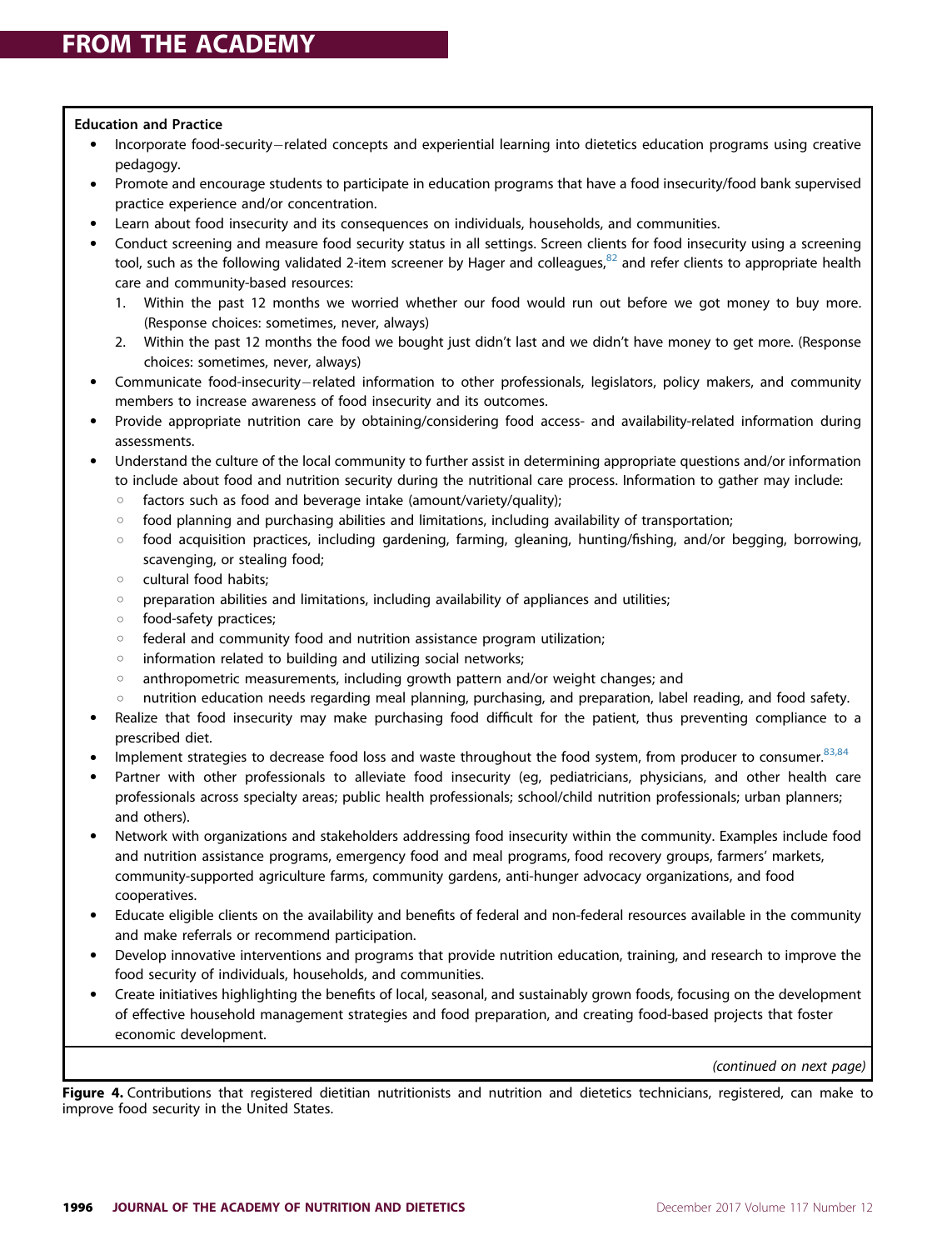#### Research

- Conduct, translate, and disseminate research associated with food security/insecurity and related program efficacy, including safe, secure, and sustainable food systems. $11$  Examples include:
	- $\circ$  mapping and evaluating community processes;
	- $\circ$  documenting the nutritional value of emergency foods and donor practices;
	- $\circ$  investigating the causes and effects of food insecurity and its relationships with physical and mental health, nutritional status, and well-being of at-risk groups;
	- $\circ$  exploring the impact of food system issues, including seasonal variation in food availability on food insecurity;
	- $\circ$  assessing the travel distance between stores, farmers' markets, and other venues accepting Special Nutrition Assistance Program (SNAP) and participants' households and transportation availability; and
	- $\circ$  determining the effectiveness, such as cost-benefit analyses, of food recovery and other programs.
- Participate in evaluating community-based programs designed to address food insecurity.
- Partner with food security researchers, including those within the context of an interprofessional, integrated care team, and nonprofit organizations to determine what research gaps exist.

#### Advocacy and Public Policy

- Support legislative and regulatory processes that promote uniform, adequately funded food and nutrition assistance programs, nutrition education, and programs that support the economic stability of individuals and families.
- Serve as advocates for the nutritionally vulnerable individuals and groups at increased risk for food insecurity.
- Advocate to decrease the stigma of food assistance programs to increase participation rates.
- Eliminate barriers to healthy eating among those at risk for and experiencing food insecurity.
- Assist in efforts to improve food access and acquisition by individuals.
- Assist in efforts to reduce food loss and waste across the food system (eg, food recovery and gleaning).
- Partner with national, local, and state anti-hunger advocacy organizations.
- Serve on a local food policy council, which examines local food systems and provides recommendations for social and public policy changes.
- Advocate that stores accepting SNAP have nutrient-dense offerings for clientele.
- Participate with Academy-related groups and use associated resources, including Academy Political Action Committee and annual Public Policy Workshop.

Figure 4. (continued) Contributions that registered dietitian nutritionists and nutrition and dietetics technicians, registered, can make to improve food security in the United States.

These and similar studies underscore the importance of adequately assessing meal and snack behaviors, dietary patterns, and dietary supplement intakes, rather than focusing solely on energy intake when evaluating diet quality of adults living with food insecurity, especially among those participating in SNAP.

While the mechanisms remain poorly understood, adult food insecurity has been associated with poor physical and mental health status.<sup>32</sup> Specific health conditions associated with food insecurity include inflammation, which is correlated with numerous chronic conditions,<sup>55</sup> sleep disorders,<sup>56</sup> kidney disease,<sup>57</sup> human immunodeficiency virus infection, diabetes, and depression (in women). $32$ Depression, while associated with food insecurity, may be reduced by  $SNAP$  participation<sup>58</sup> because some stressors can be alleviated through SNAP participation. In a nationally representative sample, among working-age US adults living at or below 200% of federal poverty level, lower food insecurity is associated with high probability of 10 chronic diseases, including hypertension, coronary heart disease, hepatitis, stroke, cancer, asthma, diabetes, arthritis, chronic obstructive pulmonary disease, and kidney disease. $59$  In fact, of those 10 conditions examined, food insecurity is predictive of all 10, while income is only predictive of 3.<sup>59</sup>

While overweight and obesity coexist in those living in both food-secure and food-insecure households, food insecurity is associated with overweight and obesity among women from households experiencing marginal food security or low food security. Both food hoarding<sup>60</sup> and overconsumption of energy-dense, nutrient-poor foods may contribute to this phenomenon. $61-63$ 

In a national sample of US individuals with low-incomes, self-reported hyperlipidemia, hypertension, and diabetes were associated with food insecurity.64 More than half (58%) of households served by the Feeding America network reported that at least one household member had hypertension, and 33% of client households reported at least one member with diabetes.17 People living with food insecurity also have an increased risk of developing type 2 diabetes and also face many more challenges managing their disease. $65$  In a nationally representative sample of adults with diabetes, Berkowitz and colleagues<sup>66</sup> report that food insecurity is associated with poor glycemic and cholesterol control, even after controlling for numerous demographic, socioeconomic, and clinical factors.

Other health-related behaviors, such as smoking, are also associated with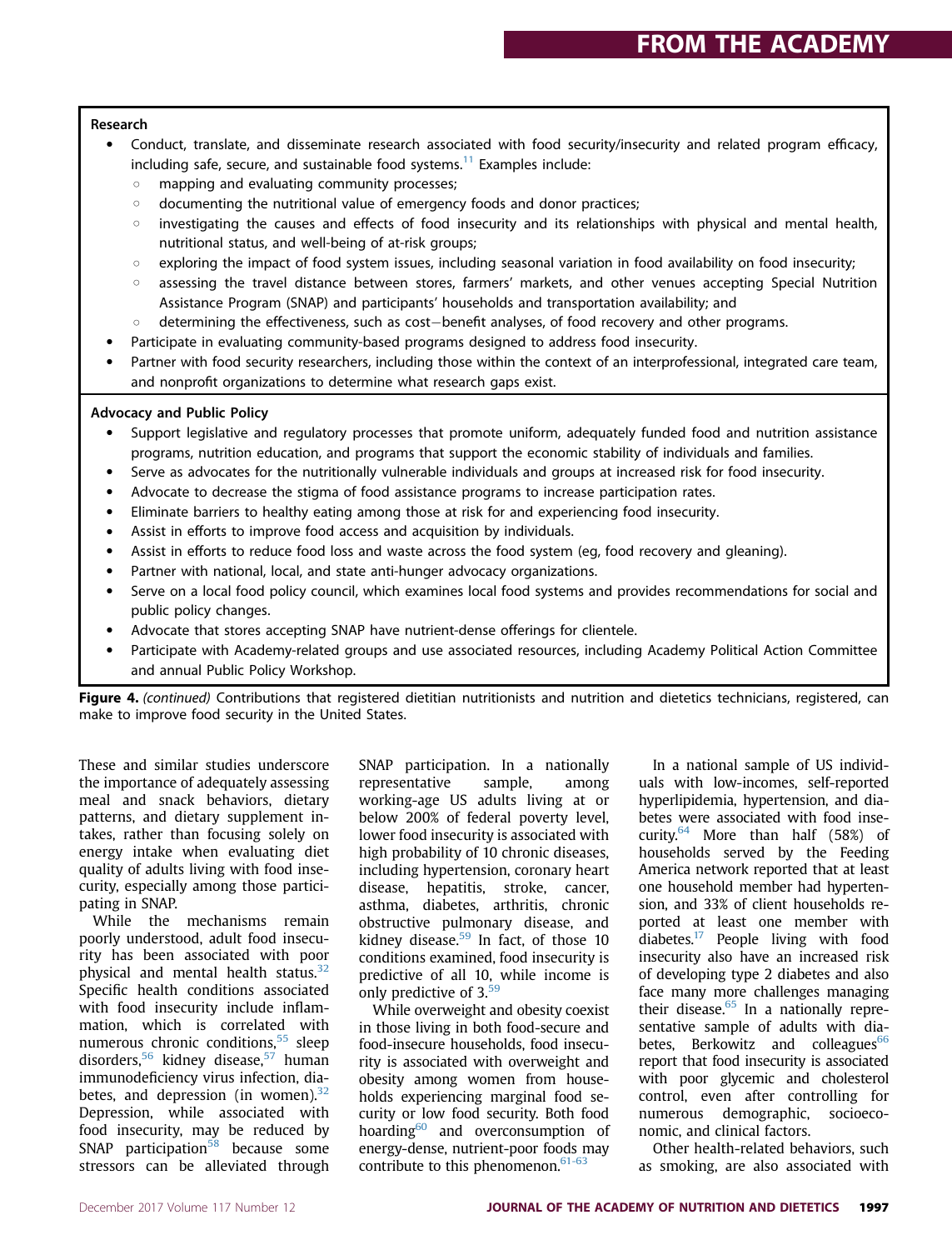# FROM THE ACADEMY

food insecurity.67,68 Although the literature remains limited, it is hypothesized that environmental factors also relate to or contribute to food insecurity. These factors, such as local food prices, availability of transportation, social capital, stress, and use of tobacco as an appetite suppressant, warrant additional research to better understand their relationship to, or impact on, food insecurity.<sup>49</sup>

 $Olson<sup>60</sup>$  reviewed food insecurity in adult females and emphasized that managing family feeding increases vulnerability to inadequate eating patterns. With the threat of approaching food insecurity, fruits and vegetables are often sacrificed in the diet. Women might modify their own dietary intakes to spare dependent family members, especially children, from experiencing deprivation.<sup>69</sup> For US females who are pregnant, dietary iron intake is not significantly different between those living in food-secure and food-insecure households, yet food-insecure households consume less supplemental iron. This discrepancy results in a reduction in total iron intake, which increases the odds of iron deficiency by 2.9 times.<sup>70</sup>

Older Adults. Food insecurity can have a more severe impact on older adults who may be in poor health and experience other physical, psychological, and social conditions that impact their food-security status. These conditions must be taken into account when addressing food insecurity within this vulnerable population. However, research regarding the effect of food insecurity on the nutrient intakes and health outcomes of older adults remains limited. $71$  Overall, there is an inverse relationship between age and food insecurity, even among older adults seeking assistance from emergency food sources.<sup>72</sup> Yet, among those seeking charitable food assistance, households with older adults have some of the highest rates of hypertension and diabetes. Seventy-seven percent of households with a senior adult have at least one member with hypertension, and 47% had at least one member with diabetes.<sup>17</sup> Among older Medicare beneficiaries, medication nonadherence can contribute to poor diabetes management.<sup>73</sup>

Hernandez and colleagues $^{74}$  assessed the association between overweight and obesity among a nationally

representative sample of US adults aged 60 years and older with an income less 200% of the federal poverty level and a body mass index  $>18.5$ (self-reported height and weight). While further research is needed to fully understand the relationship of food insecurity to overweight and obesity among older adults, unlike men, a significantly greater proportion of low-income, food-insecure women were obese (40%) compared with their food-secure counterparts  $(32\%)$ <sup>74</sup> In addition, a significantly lower proportion of low-income, food-insecure women were normal weight (26%) compared with food-secure women  $(35\%)^{74}$ 

Food insecurity among older adults may not only impact the risk of chronic disease, but can also increase the risk of disability and, in turn, negatively impact physical, emotional, and financial status. $75$  As such, food-insecure older adults have poorer dietary intake, nutritional status, and health status than food-secure older adults. $75$ Proper nutrition among this population is imperative because older adults often have unique nutritional needs and sometimes require specific diets to manage their health conditions. Addressing the risks of being food insecure among older adults is important because adults older than 65 years are expected to almost double in the United States by the year 2050.<sup>76</sup>

Adults and Older Adults. To date, most of the research on adults and older adults has examined health status using food insecurity as one predictor of outcomes. In a Canadian cohort, Tarasuk and others $77$  reported that most chronic physical and mental health conditions, such as diabetes, cardiovascular disease, fibromyalgia, and depression, increased the odds of food insecurity, independent of household demographics. Although further investigation is needed due to differing health care environments and foodinsecurity measurement classifications in Canada, this study underscores the possibility that chronic physical and mental health conditions may precipitate household food insecurity.

#### Health Care Utilization and Costs

Because of the association between food insecurity and chronic disease, its implications on the quality, utilization, and cost of health care have been explored. Regarding type 2 diabetes, adults without reliable and consistent food access also have poorer medication adherence and report higher diabetes distress, both predictors of poor glycemic control and likely contributors to the higher utilization of health care.<sup>64</sup> Unreliable access to food and the exhaustion of resources may also be responsible for the increase in hypoglycemia-related hospital admissions observed in low-income individuals when monthly benefits are depleted, a phenomena not observed among those with higher incomes.<sup>78</sup> Despite having a different health care system than the United States, further insights into the increased health care costs of food insecurity come from a Canadian study that documented that total and mean health care costs (including inpatient hospital care, emergency department visits, physician services, same-day surgery, home care services, and prescription drugs) systematically increased with lower household food security.<sup>79</sup> Further research is warranted to elucidate the health care costs associated with, and resulting from, food insecurity.

Consistent with other preventable health conditions and diseases, avoiding food insecurity or addressing it earlier in its cycle would be a wise and more cost-effective approach. The recent developments in the health care landscape have changed the incentive structures for health care providers, prioritizing both population and preventive health care.<sup>80</sup> These shifts create an opportunity to integrate foodsecurity strategies into the broader health care movement to address the social determinants of health both within and outside of the traditional hospital and health care environments.

#### **FOOD INSECURITY: STRATEGIES AND SOLUTIONS**

ence or all successes<br>A variety of strategies are utilized by households when faced with fiscal resource constraints competing with food purchases. Robust safety-net programs appear vital in bridging temporary fiscal gaps associated with short-term food insecurity often resulting from transitional periods during unemployment, illness, disabilities, or other unforeseen economic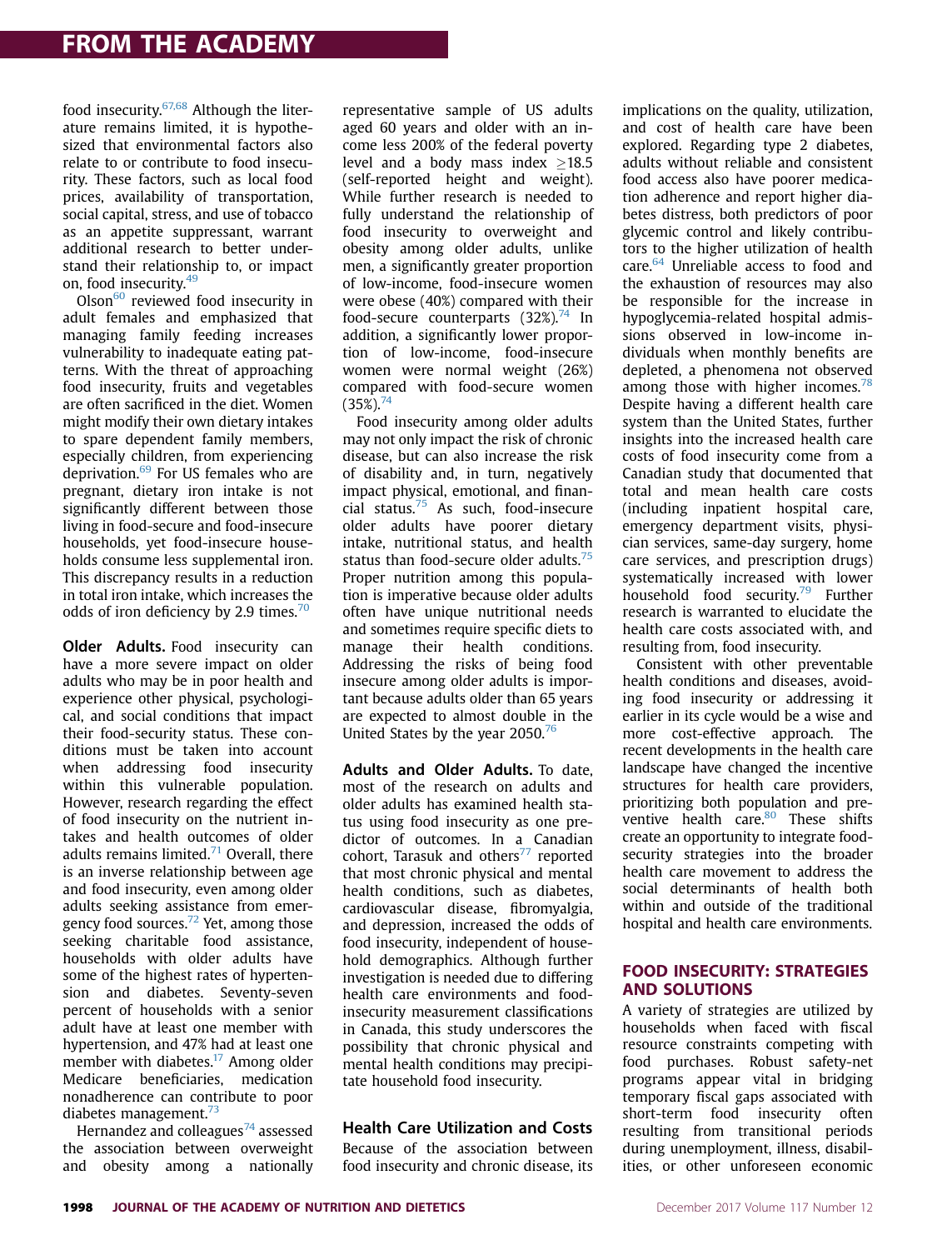stressors. Federal nutrition assistance programs, along with communitybased programs, have been developed and implemented to improve foodsecurity status. Although adequate funding for federal nutrition assistance programs is vital to maintain the integrity of the US nutrition safety net, it cannot be the sole response to this complex issue. Several federal and nonfederal programs address a variety of aspects of food insecurity (Figure 3). In addition to these programs, state and local food-security centers, professional organizations, nonprofit organizations, including the charitable food system, and many foundations help support food-insecurity-related program responses and research. Overall, a long-term, systematic, broad-based approach is required to effectively sustain vital economic social systems to prevent and alleviate food insecurity.<sup>81</sup>

#### Federal and Nonfederal Food and Nutrition Programs

Additional research is needed to fully understand the breadth of benefits and long-term efficacy of federal and charitable food and nutrition assistance programs. Households with the highest levels of food insecurity are more likely to choose to participate in federal nutrition assistance programs, such as SNAP. This may explain why improvements in overall food-security rates are not greater for participants compared to nonparticipants of these programs.<sup>36</sup> However, there is evidence that supports the association between participation in SNAP and lower levels of food insecurity when controlling for program selection bias.<sup>85</sup>

#### Multifaceted Responses to Food Insecurity

Long-term interventions and multifaceted initiatives are needed to positively impact and prevent food insecurity in the United States. These solutions should include connecting foodinsecure households with adequate and nutritious food and providing nutrition education, while addressing the underlying causes of food insecurity, such as unemployment, underemployment, limited household resources/assets, unstable housing, poor health, low education, and poverty. McCullum and colleagues<sup>81</sup> recommend creating multisector partnerships and networks that include government and public health agencies, educational institutions, nonprofit organizations, and the volunteer sector in developing the necessary infrastructure to reduce food insecurity and promote nutritional stability. Examples of collaborative initiatives include: 1) food and benefit outreach assistance programs supported by local nonprofit organizations, which connect qualified individuals to available benefits, such as federal nutrition programs, Medicaid, earned income tax credit, and economic support; 2) food purchasing incentive programs to reduce fiscal barriers and encourage nutritious food purchases; 3) initiatives to promote access to fresh produce in low-income communities (eg, farmers' markets, gleaning programs, and community gardens); 4) farm-to-school or institution initiatives assisting local farmers in selling fresh produce directly to school meal programs, colleges/universities, and other organizations to bring local, fresh produce to consumers; 5) food recovery programs at schools, institutions, restaurants, and within communities to rescue wholesome food and distribute to those in need; 6) advocacy to ensure adequate funding for, and increased utilization of, food and nutrition assistance programs, including those providing innovative nutrition education and training; 7) widespread foodsecurity screening in all settings and subsequent referrals to community assistance and health care providers; and 8) development of initiatives that promote and improve local food systems, such as charitable food and feeding programs, farmers' markets, community gardens, and farm-toschool programs.<sup>81</sup>

#### ROLES AND RESPONSIBILITIES<br>OF REGISTERED DIETITIAN **NUTRITIONISTS AND NUTRITION** AND DIETETICS TECHNICIANS, **REGISTERED**

-------------<br>Registered dietitian nutritionists (RDNs) and nutrition and dietetics technicians, registered (NDTRs) across all areas of practice have a central role in addressing food insecurity and are uniquely positioned to lead and

support developing, implementing, and evaluating strategies to improve food security. Figure 4 summarizes key areas where RDNs and NDTRs can continue to make valuable contributions toward achieving food security through community-based education, practice, research, advocacy, and public policy. The Academy of Nutrition Dietetics' House of Delegates foodsecurity action plan also outlines areas of action for RDNs and NDTRs.<sup>10</sup> In 2015, to fill competency gaps, a Food Insecurity/Food Bank Dietetic Internship Concentration within the dietetic internship process was launched.<sup>86</sup> Because of the tremendous dietary and health implications associated with food insecurity, it is paramount that nutrition and dietetics practitioners take a leadership role in identifying, addressing, and preventing food insecurity within their scope of practice.

Immediate and sustainable responses by RDNs and NDTRs are warranted to achieve food security. Adequate funding for, and increased utilization of, nutrition assistance programs, as well as innovative programming to promote and support household stability, are paramount. Dietetics practitioners should capitalize on their translational professional training and expertise, as well as their professional networking through Academy of Nutrition and Dietetics' dietetic practice groups, member interest groups, state affiliates, and advocate for food-insecure households and programs aimed at alleviating food insecurity and its root causes.

RDNs and NDTRs should also advocate for the inclusion of dietetics practitioners in community-based initiatives and research. RDNs and NDTRs are uniquely positioned to address food loss and waste within the food system. In addition, RDNs and NDTRs can facilitate referrals, provide targeted education, and empower individuals struggling with food insecurity. Specifically, RDNs and NDTRs can help those struggling with food insecurity to access and connect with existing programs and social services aimed at improving food and nutrition security and other areas (eg, employment, housing, and transportation assistance). To build and sustain solutions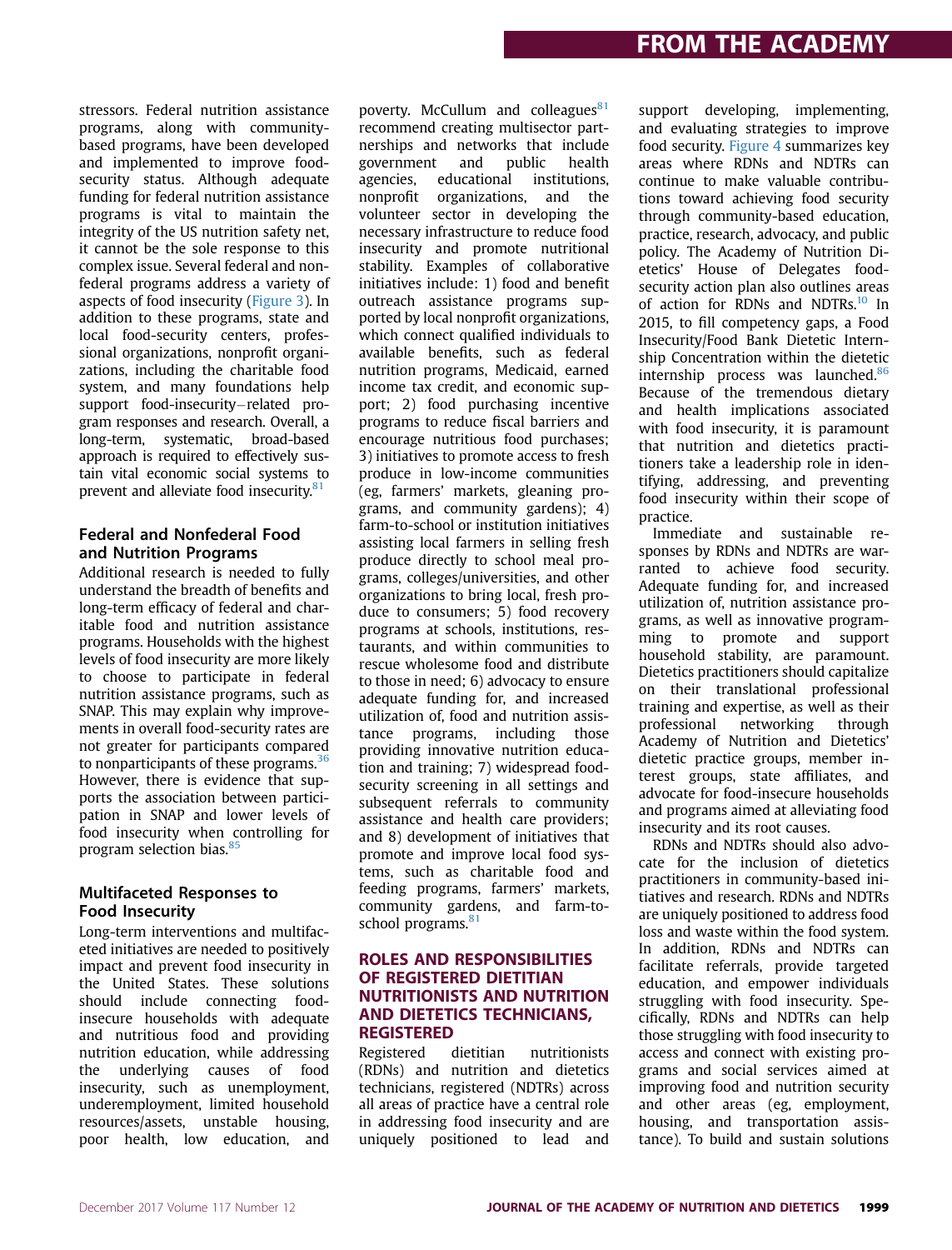# FROM THE ACADEMY

to achieve food security and promote health, RDNs and NDTRs should engage in outreach efforts to forge partnerships among clinicians, charitable food providers, community partners, food processors, food retailers, other stakeholders, and people living with food insecurity.

#### References

- 1. Anderson SA. Core indicators of nutritional state for difficult-to-sample populations. *J Nutr.* 1990;120(suppl 11): 1559-1600.
- 2. US Department of Agriculture, Economic Research Service. Food security in the US: Overview. https://www.ers.usda.gov/topics/ food-nutrition-assistance/food-security-inthe-us/. Updated June 28, 2017. Accessed August 8, 2017.
- 3. Coleman-Jensen A, Rabbitt MP, Gregory CA, Singh A. Household food insecurity in the United States in 2016 [ERR-237]. Economic Research Service website. https://www.ers.usda.gov/publications/pubdetails?pubid=84972. Published September 2017. Accessed September 11, 2017.
- 4. US Department of Health and Human Services. Coverage to care. https://www. hhs.gov/healthcare/coverage-to-care/index. html. Reviewed January 31, 2017. Accessed September 6, 2017.
- 5. Centers for Disease Control and Prevention. CDC Community Health Improvement Navigator. https://www.cdc.gov/ chinav/. Updated August 19, 2015. Accessed August 8, 2017.
- US Department of the Treasury. Patient Protection and Affordable Care Act of 2010, Final Regulations. Fed Reg. 2014;79(250).
- 7. US Department of Health and Human Services, Office of Disease Prevention and Health Promotion. Healthy People 2020. https://www.healthypeople.gov/. Updated August 7, 2017. Accessed August 8, 2017.
- 8. US Department of Health and Human Services, Office of Disease Prevention and Health Promotion. 2015-2020 Dietary Guidelines for Americans. https://health. gov/dietaryguidelines/2015/guidelines/. Published December 2015. Accessed August 7, 2017.
- 9. Dietary Guidelines Advisory Committee. Scientific Report of the 2015 Dietary Guidelines Advisory Committee. https:// health.gov/dietaryguidelines/2015-scientific-<br>report/. Published February 2015. Published February Accessed August 8, 2017.
- 10. Academy of Nutrition and Dietetics. Report to the House of Delegates (HOD): Food and Nutrition Security Task Force 2014. http://www.eatrightpro.org/ $\sim$ /media/ eatrightpro%20files/leadership/hod/mega%20 issues/food-and-nutrition-security-reportaction-plan.ashx. Approved May 2, 2014. Accessed August 8, 2017.
- 11. Academy of Nutrition and Dietetics. Position of the Academy of Nutrition and Dietetics: Food and water safety. J Acad Nutr Diet. 2014;114(11):1819-1829.
- 12. Academy of Nutrition and Dietetics. Position of the Academy of Nutrition and Dietetics: Nutrition security in developing

nations: Sustainable food, water, and health. J Acad Nutr Diet. 2013;113(4):581- 595.

- 13. Academy of Nutrition and Dietetics. Position papers. http://www.eatrightpro.org/ resources/practice/position-and-practicepapers/position-papers. Accessed August 8, 2017.
- 14. US Department of Agriculture, Economic Research Service. Definitions of food security. https://www.ers.usda.gov/topics/ food-nutrition-assistance/food-security-inthe-us/definitions-of-food-security/. Updated October 4, 2016. Accessed August 8, 2017.
- 15. Academy of Nutrition and Dietetics. Position of the Academy of Nutrition and Dietetics: Food and nutrition for older adults: Promoting health and wellness. J Acad Nutr Diet. 2012;112(8):1255- 1277.
- 16. American Dietetic Association. Position of the American Dietetics Association: Food and nutrition for older adults: Food and nutrition programs for communityresiding older adults. J Am Diet Assoc. 2010;110(3):463-472.
- 17. Weinfield NS, Mills G, Borger C, et al. Hunger in America 2014: National report. Feeding America website. http://help. feedingamerica.org/HungerInAmerica/ in-america-2014-full-report.pdf. Published August 2014. Accessed August 7, 2017.
- 18. The United States Conference of Mayors. The United States Conference of Mayors' Report on Hunger and Homelessness: A status report on hunger and homelessness in America's cities. https:// endhomelessness.atavist.com/mayorsreport 2016. Published December 2016. Accessed August 8, 2017.
- 19. Sawhill IV, Joo N. The fed as poverty fighter. The Brookings Institute website. https://www.brookings.edu/blog/socialmobility-memos/2015/09/15/the-fed-aspoverty-fighter/. Published September 15, 2015. Accessed September 11, 2017.
- 20. US Department of Agriculture, Economic Research Service. Frequency of food insecurity. https://www.ers.usda.gov/topics/ food-nutrition-assistance/food-security-inthe-us/frequency-of-food-insecurity/. Updated October 4, 2016. Accessed August 8, 2017.
- 21. Seligman HK, Schillinger D. Hunger and socioeconomic disparities in chronic disease. N Engl J Med. 2010;363(1):6-9.
- 22. Nord M, Coleman-Jensen A, Gregory C. Prevalence of U.S. food insecurity is related to changes in unemployment, inflation, and the price of food. Economic Research Service website. https://www. ers.usda.gov/publications/pub-details/? pubid=45216. Published June 2014. Accessed September 11, 2017.
- 23. Rose D. Economic determinants and dietary consequences of food insecurity in the United States. J Nutr.  $1999;129(2)$ : 517S-520S.
- 24. Tuttle CJ, Beatty TKM. The effect of energy price shocks on household food security in low-income households. Economic Research Service website. https://www. ers.usda.gov/publications/pub-details/? pubid=84240. Published July 2017. Accessed September 11, 2017.
- 25. Biros MH, Hoffman PL, Resch K. The prevalence and perceived health consequences of hunger in emergency department patient populations. Acad Emerg Med. 2005;12(4):310-317.
- 26. Sullivan AF, Clark S, Pallin DJ, Camargo, Carlos A Jr. Food security, health, and medication expenditures of emergency department patients. J Emerg Med. 2010;38(4):524-528.
- 27. Cook JT, Frank DA, Levenson SM, et al. Child food insecurity increases risks posed by household food insecurity to young children's health. J Nutr. 2006;136(4):1073-1076.
- 28. Nord M, Kantor LS. Seasonal variation in food insecurity is associated with heating and cooling costs among low-income elderly Americans. J Nutr. 2006;136(11): 2939-2944.
- 29. Frank DA, Neault NB, Skalicky A, et al. Heat or eat: The low income home energy assistance program and nutritional and health risks among children less than 3 years of age. Pediatrics. 2006;118(5): e1293-e1302.
- 30. Gundersen C, Kreider B. Bounding the effects of food insecurity on children's<br>health outcomes. J Health Econ. health outcomes.  $J$ 2009;28(5):971-983.
- 31. Gundersen C, Ziliak JP. Food insecurity and health outcomes. Health Affairs. 2015;34(11):1830-1839.
- 32. Holben DH. Position of the American Dietetic Association: Food insecurity in the<br>United States. *J Am Diet Assoc*. Am Diet Assoc. 2010;110(9):1368-1377.
- 33. Hanson KL, Connor LM. Food insecurity and dietary quality in US adults and children: A systematic review. Am J Clin Nutr. 2014;100(2):684-692.
- 34. Laraia BA. Food insecurity and chronic disease. Adv Nutr. 2013;4(2):203-212.
- 35. Dixon LB, Winkleby MA, Radimer KL. Dietary intakes and serum nutrients differ between adults from food-insufficient and food-sufficient families: Third National Health and Nutrition Examination Survey, 1988-1994. J Nutr. 2001;131(4): 1232-1246.
- 36. Kaiser LL, Townsend MS. Food insecurity among US children: Implications for nutrition and health. Top Clin Nutr. 2005;20:313-320.
- 37. Casey PH, Szeto K, Lensing S, Bogle M, Weber J. Children in food-insufficient, low-income families: Prevalence, health, and nutrition status. Arch Pediatr Adolesc Med. 2001;155(4):508-514.
- 38. Lorson BA, Melgar-Quinonez H, Taylor CA. Correlates of fruit and vegetable intakes in US children. J Am Diet Assoc. 2009;109(3):474-478.
- 39. Widome R, Neumark-Sztainer D, Hannan PJ, Haines J, Story M. Eating when there is not enough to eat: Eating behaviors and perceptions of food among food-insecure youths. Am J Public Health. 2009;99(5):822-828.
- 40. Cook JT, Black M, Chilton M, et al. Are food insecurity's health impacts underestimated in the US population? Marginal food security also predicts adverse health outcomes in young US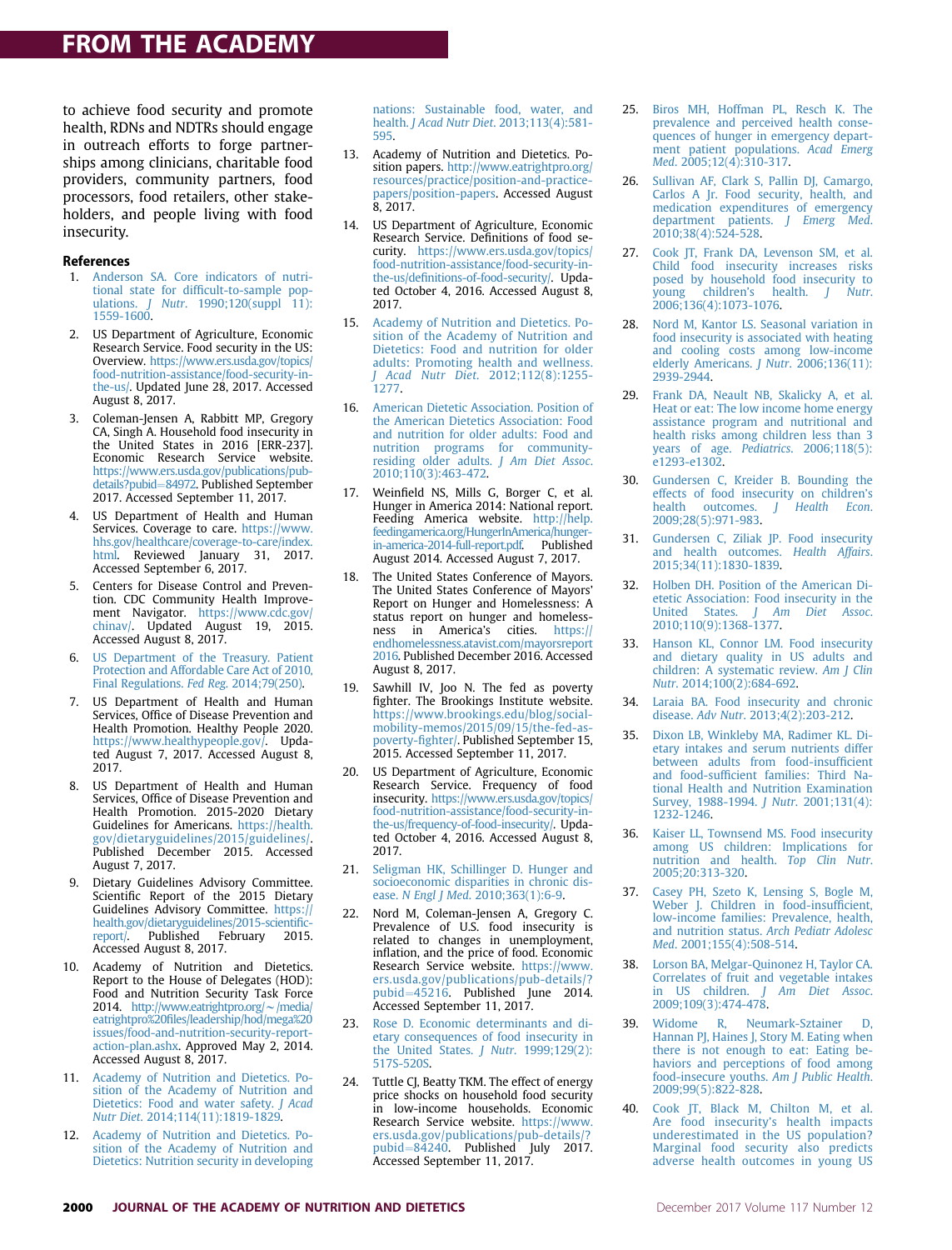children and mothers. Adv Nutr. 2013; 4(1):51-61.

- 41. Oostra R. A case to end U.S. hunger using collaboration to improve population health. ProMedica website. https://www. promedica.org/Public%20Documents/a-caseto-end-hunger.pdf. Accessed September 11, 2017.
- 42. Chi DL, Masterson EE, Carle AC, Mancl LA, Coldwell SE. Socioeconomic status, food security, and dental caries in US children: Mediation analyses of data from the National Health and Nutrition Examination Survey, 2007-2008. Am J Public Health. 2014;104(5):860-864.
- 43. Eicher-Miller H, Mason AC, Weaver CM, McCabe GP, Boushey CJ. Food insecurity is associated with diet and bone mass disparities in early adolescent males but not females in the United States. J Nutr. 2011;141(9):1738-1745.
- 44. To QG, Frongillo EA, Gallegos D, Moore JB. Household food insecurity is associated with less physical activity among children and adults in the US population. *J Nutr.* 2014;144(11):1797-1802.
- 45. Kaur J, Lamb MM, Ogden CL. The association between food insecurity and obesity in children: The national health and nutrition examination survey. J Acad Nutr Diet. 2015;115(5):751-758.
- 46. Holben DH, Taylor CA. Food insecurity and its association with central obesity and other markers of metabolic syndrome among persons aged 12 to 18 years in the United States. J Am Osteopath Assoc. 2015;115(9):536-543.
- 47. Lohman BJ, Stewart S, Gundersen C, Garasky S, Eisenmann JC. Adolescent overweight and obesity: Links to food insecurity and individual, maternal, and family stressors. J Adolesc Health. 2009;45(3):230-237.
- 48. Nguyen BT, Ford CN, Yaroch AL, Shuval K, Drope J. Food security and weight status in children: Interactions with food assistance programs. Am J Prev Med. 2017;52(2 suppl 2):S138-S144.
- 49. Larson NI, Story MT. Food insecurity and weight status among US children and families: A review of the literature. Am J Prev Med. 2011;40(2):166-173.
- 50. Berkowitz SA, Seligman HK, Choudhry NK. Treat or eat: Food insecurity, cost-related medication underuse, and unmet needs. Am J Med. 2014;127(4): 303-310.e3.
- 51. Bhattacharya J, Currie J, Haider S. Poverty, food insecurity, and nutritional outcomes in children and adults. J Health Econ. 2004;23(4):839-862.
- 52. Gregory C, Ver Ploeg M, Andrews M, Coleman-Jensen A. Supplemental Nutrition Assistance Program (SNAP) participation leads to modest changes in diet quality. Economic Research Service website. https://www.ers.usda.gov/ publications/pub-details/?pubid=45062. Updated April 24, 2013. Accessed September 11, 2017.
- 53. Nguyen BT, Shuval K, Njike VY, Katz DL. The Supplemental Nutrition Assistance Program and dietary quality among US adults: Findings from a nationally

representative survey. Mayo Clin Proc. 2014;89(9):1211-1219.

- 54. Zizza CA, Duffy PA, Gerrior SA. Food insecurity is not associated with lower energy intakes. Obesity (Silver Spring). 2008;16(8):1908-1913.
- 55. Gowda C, Hadley C, Aiello AE. The association between food insecurity and inflammation in the US adult population. Am J Public Health. 2012;102(8):1579- 1586.
- 56. Grandner MA, Petrov MER, Rattanaumpawan P, Jackson N, Platt A, Patel NP. Sleep symptoms, race/ethnicity, and socioeconomic position. J Clin Sleep Med. 2013;9(9):897.
- 57. Crews DC, Kuczmarski MF, Grubbs V, et al. Effect of food insecurity on chronic kidney disease in lower-income Americans. Am J Nephrol. 2014;39(1):27-35.
- 58. Leung CW, Epel ES, Willett WC, Rimm EB, Laraia BA. Household food insecurity is positively associated with depression among low-income Supplemental Nutrition Assistance Program participants and income-eligible nonparticipants. J Nutr. 2015;145(3):622-627.
- 59. Gregory CA, Coleman-Jensen A. Food Insecurity, Chronic Disease, and Health Among Working-Age Adults, ERR-235. https://www.ers.usda.gov/publications/pubdetails/?pubid=84466. Updated July 31, 2017. Accessed September 11, 2017.
- 60. Olson CM. Food insecurity in women: A recipe for unhealthy trade-offs. Top Clin Nutr. 2005;20(4):321-328.
- 61. Darmon N, Drewnowski A. Contribution of food prices and diet cost to socioeconomic disparities in diet quality and health: A systematic review and analysis. Nutr Rev. 2015;73(10):643-660.
- 62. Drewnowski A. Obesity, diets, and social inequalities. Nutr Rev. 2009;67(suppl 1): S36-S39.
- 63. Drewnowski A, Specter SE. Poverty and obesity: The role of energy density and energy costs. Am J Clin Nutr. 2004;79(1): 6-16.
- 64. Seligman HK, Laraia BA, Kushel MB. Food insecurity is associated with chronic disease among low-income NHANES participants. J Nutr. 2010;140(2):304-310.
- 65. Gucciardi E, Vahabi M, Norris N, Del Monte JP, Farnum C. The intersection between food insecurity and diabetes: A review. Curr Nutr Rep. 2014;3(4):324- 332.
- 66. Berkowitz SA, Baggett TP, Wexler DJ, Huskey KW, Wee CC. Food insecurity and metabolic control among U.S. adults with diabetes. Diabetes Care. 2013;36(10): 3093-3099.
- 67. Iglesias-Rios L, Bromberg JE, Moser RP, Augustson EM. Food insecurity, cigarette smoking, and acculturation among Latinos: Data from NHANES 1999-2008. J Immigr Minor Health. 2015;17(2):349-357.
- 68. Cutler-Triggs C, Fryer GE, Miyoshi TJ, Weitzman M. Increased rates and severity of child and adult food insecurity in households with adult smokers. Arch Pediatr Adolesc Med. 2008;162(11):1056- 1062.
- 69. McIntyre L, Glanville NT, Raine KD, Dayle JB, Anderson B, Battaglia N. Do lowincome lone mothers compromise their nutrition to feed their children? CMAJ. 2003;168(6):686-691.
- 70. Park CY, Eicher-Miller H. Iron deficiency is associated with food insecurity in pregnant females in the United States: National Health and Nutrition Examination Survey 1999-2010. J Acad Nutr Diet. 2014;114(12):1967-1973.
- 71. Ziliak JP, Gundersen C, Haist MP. The causes, consequences, and future of senior hunger in America. National Foundation to End Senior Hunger website. https://www.nfesh.org/wp-content/uploads/  $2013/03/Causes+Consequences+and+$ Future+of+Senior+Hunger+2008.pdf. Published 2008. Accessed August 8, 2017.
- 72. DelVecchio Dys T, Hake M, Morgan B, O'Leary M. Baby boomers and beyond: Facing hunger after fifty. Feeding America website. http://www.feedingamerica.org/ hunger-in-america/our-research/seniorhunger-research/baby-boomers-executive-summary.pdf. Published July 2015. Accessed August 8, 2017.
- 73. Sattler ELP, Lee JS, Bhargava V. Food insecurity and medication adherence in low-income older Medicare beneficiaries with type 2 diabetes. *J Nutr Gerontol Ger*iatr. 2014;33(4):401-417.
- 74. Hernandez DC, Reesor L, Murillo R. Gender disparities in the food insecurityoverweight and food insecurity-obesity paradox among low-income older adults. J Acad Nutr Diet. 2017;117(7): 1087-1096.
- 75. Lee JS, Frongillo EA, J. Nutritional and health consequences are associated with food insecurity among U.S. elderly per-sons. J Nutr. 2001;131(5):1503-1509.
- 76. Ortman JM, Velkoff VA, Hogan H. An aging nation: The older population in the United States: Population estimates and projections. US Census Bureau website. https://www.census.gov/prod/2014pubs/ p25-1140.pdf. Issued May 2014. Accessed August 8, 2017.
- 77. Tarasuk V, Mitchell A, McLaren L, McIntyre L. Chronic physical and mental health conditions among adults may increase vulnerability to household food insecurity. J Nutr. 2013;143(11):1785- 1793.
- 78. Seligman HK, Bolger AF, Guzman D, López A, Bibbins-Domingo K. Exhaustion of food budgets at month's end and hospital admissions for hypoglycemia. Health Aff (Millwood). 2014;33(1):116-123.
- 79. Tarasuk V, Cheng J, de Oliveira C, Dachner N, Gundersen C, Kurdyak P. Association between household food insecurity and annual health care costs. CMAJ. 2015;187:E429-E436.
- 80. Berwick DM, Nolan TW, Whittington J. The triple aim: Care, health, and cost. Health Aff (Millwood). 2008;27(3):759-769.
- 81. McCullum C, Desjardins E, Kraak VI, Ladipo P, Costello H. Evidence-based strategies to build community food security. J Am Diet Assoc. 2005;105(2):278-283.
- 82. Hager ER, Quigg AM, Black MM, et al. Development and validity of a 2-item